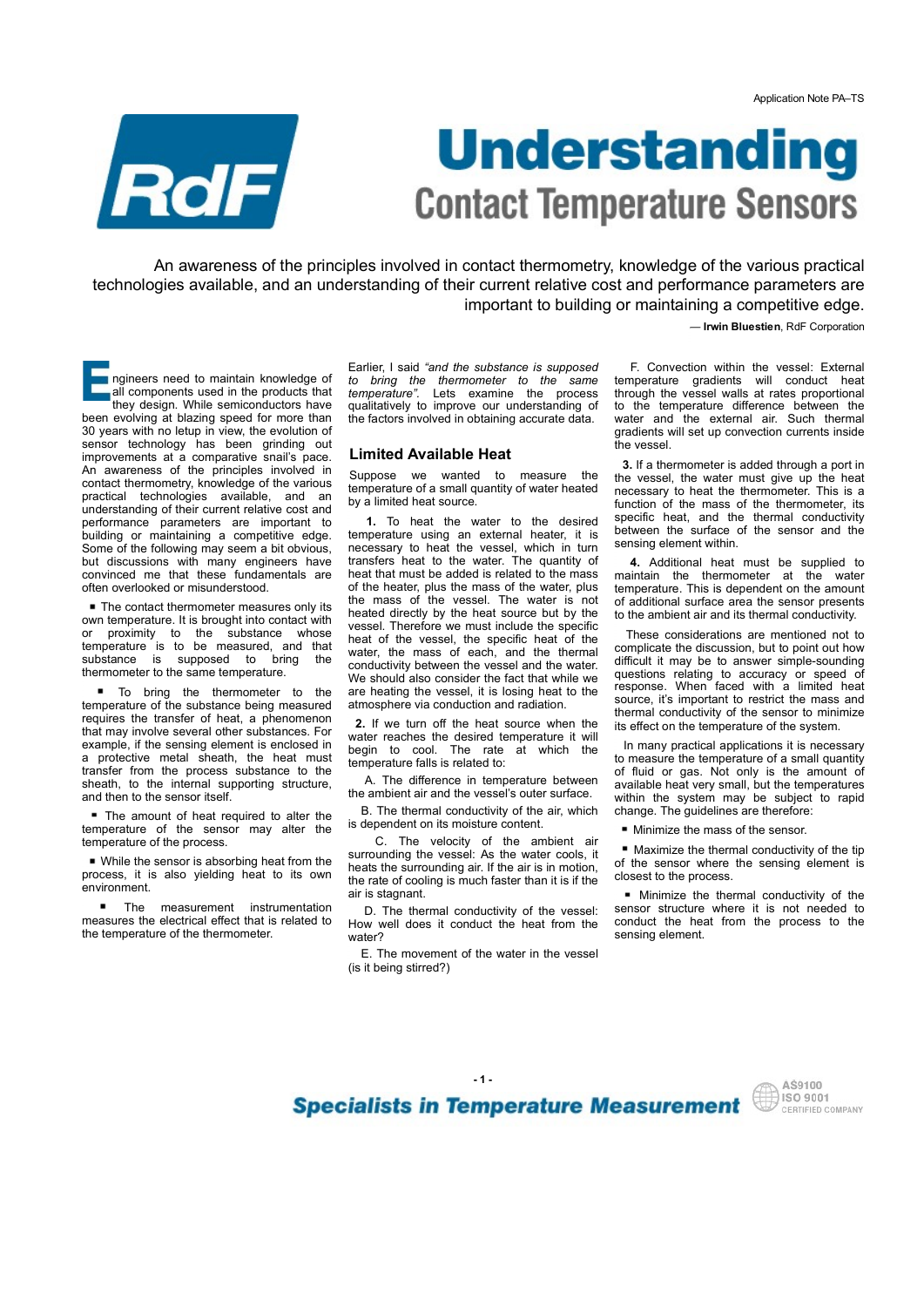rates that mandate increasing the sensor distances resulting from the temperature<br>assembly mass to withstand the forces applied gradient. The Seebeck coefficient of a by the process fluid. In many real–world cases, particular wire material is the first derivative of the increased mass makes if difficult to achieve the thermoelectric voltage as a function of the increased mass makes it difficult to achieve control.

positive contact at the bottom of the thermowell<br>bore. In some cases, thermal grease is added conductivity.

 With the above considerations in mind, what other factors determine the sensor technology

- 
- **E**Thermistor
- Semiconductor
- Platinum RTD

## **Thermocouples**

The oldest and still the most common industrial thermometer is the thermocouple. Its origin can<br>be traced back to Thomas Seebeck's 1822 homogeneous material having mobile charges<br>has a different temperature at each Maximus MOBILE CHARGES HAS ADIFFERENT measurement contact.

This definition is different from the one you<br>find in most publications. Seebeck's original experiment was with a single homogeneous conductor. He noted that a voltage difference appeared when the wire was heated at one end. Regardless of temperature, if both ends were at the same temperature there was no voltage. If the circuit were completed with wire<br>made of the same material there was no<br>second contract of the same material there was no current flow. (see Figure 1)

The thermoelectric voltage resulting from the temperature difference from one end of the URS NO VOLTAGE wire to the other is actually the sum of all the voltage differences along the wire from end to end:

$$
V = \int_0^L S\left(dt/dx\right)dx\tag{1}
$$

where:

**Large Systems Example 3 As long as the thermocouple wires remain**<br>homogeneous, the temperature difference If the system has a lot of heat, then it may not between the endpoints determines the net Large Systems<br>
It the systems<br>
the subject of heat, then it may not<br>
the system has a lot of heat, then it may not<br>
between the endpoints determines the net<br>
endpointing the subject to rapid temperature changes; it effect **Large Systems**<br> **Example Systems**<br> **Example 2018 Example 1998 Example 2019 Example 2019 Example 2019 Example 2019 Example 2019 Example 2019 Example 2019 Example 2019 Example 2019 Example 2019 Examp** Large Systems<br>
In the systems<br>
If the systems and to of heat, then it may not between the endpoints determines the sensor<br>
If the system has a lot of heat, then it may not between the endpoints determines the reflect of th **Large Systems**<br> **Large Systems**<br>
the system is the thermocouple wires remain Thermocouples have three reads to the the thermocouple wite term and the infinitesimal pressure of the system has a lot of heat, then it may no To minimize the loss of response speed, the coefficient is not a constant but instead varies **Large Systems**<br> **Example Systems**<br>
As long as the thermocouple wires remain Thermocouples have three really show the system has a lot of heat, then it may not between the endpoints determines the net  $\bullet$  They are capabl **Large Systems**<br>
In the system has a lot of heat, then it may not between the temperature difference advantages:<br>
If the system has a lot of heat, then it may not between the endpoints determines the network of real of th Large Systems  $\frac{1}{2}$  MS long as the thermocouple wires remain Thermocouples have three respective to rapid temperature changes. The temperature of a contact the subject to rapid temperature changes: The effect of the s As long as the thermocouple wires remain Thermocouples have three really significant<br>homogeneous, the temperature difference advantages:<br>between the endpoints determines the net  $\bullet$  They are capable of being used to dire As long as the thermocouple wires remain Thermocouples have three really significant<br>homogeneous, the temperature difference advantages:<br>between the endpoints determines the net effect of the summation of all the infinite As long as the thermocouple wires remain Thermocouples have three really significant<br>homogeneous, the temperature difference advantages:<br>between the endpoints determines the net  $\bullet$  They are capable of being used to dire effect of the summation of all the infinitesimal<br>voltages developed across the infinitesimal<br>distances resulting from the temperature As long as the thermocouple wires remain Thermocouples have three really significant<br>
bomogeneous, the temperature difference advantages:<br>
between the endpoints determines the net endpoint of all the infinitesimal<br>
effect As long as the thermocouple wires remain Thermocouples have three really significant<br>homogeneous, the temperature difference advantages:<br>between the emploints determines the net  $\blacksquare$  masure temperatures as high as 1800° As long as the thermocouple wires remain Thermocouples have three really significant<br>
homogeneous, the temperature difference advantages:<br>
between the endpoints determines the net  $\blacksquare$  They are capable of being used to particular wire material is the first derivative of As long as the thermocouple wires remain Thermocouples have three really significant<br>homogeneous, the temperature difference advantages:<br>between the endpoints determines the net  $\blacksquare$  They are capable of being used to di temperature—in other words, the difference in<br>potential that results from a difference in As long as the thermocouple wires remain Thermocouples have three really significant<br>botween the emperature difference advantages:<br>between the emperature difference advantages:<br>effect of the summation of all the infinites As long as the thermocouple wires remain Thermocouples have three really significant<br>bomogeneous, the temperature difference advantages:<br>effect of the summation of all the infinitesimal measure temperatures as high as 180 coefficient is not a constant but instead varies<br>with temperature. The Seebeck coefficient for same time crushing and compacting the<br>The K the Seebeck coefficients are internal ceramic insulation. They are also As long as the thermocouple wires remain Thermocouples have three really significant<br>
between the emperature difference advantages:<br>
detect of the summation of all the infinitesimal in reasure temperatures as high as 1800  $\mu$ V/°C. As long as the thermocouple wires remain Thermocouples have three really significant<br>bomogeneous, the thermocauple wires remain Thermocouples have three really significant<br>between the endpoints determines the remain of al As long as the thermocouple wires remain Thermocouples have three really significant<br>bomogeneous, the temperature difference advantages:<br>
between the sumpside of the sumpside of the sumpside of the sumpside of the sumpsid

most suited to the task? Let's consider the four<br>most popular types of electrical contact have made the production of high-purity<br>most popular types of electrical contact have made the production of high-purity most popular types of electrical contact have made the production of high-purity<br>thermometers in use today: thermocouple material more reliable than in the Thermocouple the contract of the contract of the contract of the made in terms of temperatures be measured to measured the made in terms of temperatures be measured in terms of temperatures be measured in terms of temperat Thermocouples can be made from a variety of metals and cover a temperature range of thermocouple material more reliable than in the **F** Every temperature measurement made past. Comparisons of thermocouples to other with a thermocouple requires that two past. Comparisons of thermocouples to other the tolerance given in ASTM E 230 or product work end (usually called the hot junction) and data. data.



Figure 1

advantages:

 They are capable of being used to directly measure temperatures as high as 1800°C.

Thermocouples have three really significant<br>advantages:<br>
■ They are capable of being used to directly<br>measure temperatures as high as 1800°C.<br>
■ The thermocouple junction may be<br>grounded and brought into direct contact wit grounded and brought into direct contact with the material being measured.

bore. In some cases, thermal grease is added rapidly below -40°C, where it is ~36 µV/°C, to thermocuule wire through consisting of 17.8 µV/°C at -190°C. It peaks at ~630°C at 42 mocouples have three really significant<br>tages:<br>They are capable of being used to directly<br>ure temperatures as high as 1800°C.<br>The thermocouple junction may be<br>ded and brought into direct contact with<br>aterial being measured They can be very rugged. Thermocouples are frequently made of swaged thermocouple wire by a process that entails drawing the steel sheath and the thermocouple wires while at the Thermocouples have three really significant<br>advantages:<br>
• They are capable of being used to directly<br>measure temperatures as high as 1800°C.<br>
• The thermocouple junction may be<br>grounded and brought into direct contact wit Thermocouples have three really significant<br>advantages:<br>
• They are capable of being used to directly<br>measure temperatures as high as 1800°C.<br>
• The thermocouple junction may be<br>grounded and brought into direct contact wit made by inserting an assembly consisting of thermocouple wires threaded through ceramic beads into a steel, Inconel, or ceramic sheath. Beaded construction is most common for the higher temperatures. ermocouples have three really significant<br>antages:<br>They are capable of being used to directly<br>sure temperatures as high as 1800°C.<br>**The thermocouple junction** may be<br>and brought into direct contact with<br>material being meas Thermocouples have three really significant<br>advantages:<br>
• They are capable of being used to directly<br>measure temperatures as high as  $1800^{\circ}$ C.<br>
• The thermocouple junction may be<br>grounded and brought into direct conta

 That's about the end of the advantages. Here are a few disadvantages:

rates that mandate increasing the sensor distance resulting from the temperature in The thermocouple increase from the temperature and the many cal-<br>
and the property and the see of the see of the Seebeck effect is that a assembly mass to whitehand the forces applied gradient. The Section of all other contained and broad and broad and broad and broad and broad and broad and broad and broad and broad and broad and broad and broad and broad a temperatures be measured, the junction at the work end (usually called the hot junction) and Thermocouples have three really significant<br>advantages:<br>
• They are capable of being used to directly<br>measure temperatures as high as 1800°C.<br>
• The thermocouple junction may be<br>grounded and brought into direct contact wi wires meet the instrumentation (copper) wires<br>(cold junction). There are actually two cold Thermocouples have three really significant<br> **ar** They are capable of being used to directly<br> **measure temperatures as high as 1800°C.**<br> **Cold the material being measured.**<br> **Cold interal the measured and brought into dire** junctions formed at the measuring instrument. The positive thermocouple lead and one of the copper leads form one junction and the notically all the thermocauple and the thermocauple wires are the considered menality measure temperatures as high as 1800°C.<br>
• They are capable of being unction may be grounded and brought into direct contact with the ma **Example:**<br> **Example:**<br> **Example:**<br> **Example:**<br> **Example:**<br> **Example:**<br> **Example:**<br> **Example:**<br> **Example:**<br> **Example:**<br> **Example:**<br> **Example:**<br> **Example:**<br> **Example:**<br> **Example:**<br> **Example:**<br> **Example:**<br> **Example:**<br> **Examp** copper lead form the second. Both junctions are considered to be at the same temperature, and, if that is the case, there is no additional grounded and brought hit direct contact with<br>the material being measured.<br>They can be very rugged. Thermocouples<br>are frequently made of swaged thermocouples<br>wire by a process that entails drawing the steel<br>sheads and the t measured the methanomic weaker in the passure of the material being measured.<br>
In material being measured.<br>
In They can be very rugged. Thermocouples<br>
wire by a process that entails drawing the steel<br>
shead than the thermo junction was held at 0°C by actually placing the wires in an ice bath or by the use of an ■ They can be very rugged. The<br>moccuples<br>are frequently made of swaged thermocouple<br>wire by a process that entails drawing the steel<br>shead and the thermocouple wires while at the<br>same time crushing and compacting the<br>inte are frequently made of swaged thermocouple<br>wire by a process that entails drawing the steel<br>sheath and the thermocouple wires while at the<br>same time crushing and compacting the<br>internal cerancic insulation. They are also<br>i wire by a process that entails drawing the steel<br>the moreouple wires while at the same time crushing and compacting the<br>same time crushing and compacting the<br>instrument creation instruction. They are also<br>made by insertin the temperature at the terminal block using a semiconductor thermistor, or RTD and digitally<br>adding in the additional voltage that would internal ceramic insulation. They are also smalled throm the prediction of the monocouple wires threaded through ceramic beads into a seed, Inconel, or ceramic sheading constants. Beaded construction is most common for the have existed at the terminal block if it had been at 0°C. who concomples may concomple the remotation is more to encouple and construction is most common for the era fremeratures.<br>
a few disadvantages: Every temperature measurement made<br>
a few disadvantages: Every temperature mea That's about the end of the advantages. Here<br>
That's about the end of the advantages:<br> **Exery temperature measurement made**<br>
with a thermocouple requires that two<br>
themperatures be measured, the junction at the<br>
the functi **Ending to the matter of the transformation**<br> **Ending the Ending of the sylendical with a** thermocouple requires that two<br>
two the division and the bin control and the struction) and<br>
the junction formed when the thermocou with a themperatures beneasured, the junction in the themperatures beneasured, the junction at the work end (usually called the hot junction) and the junction formed when the thermocouple requires (cold junction). There ar wires meet the instrumentation (cooper) wires<br>(cold junction). There are actually two cold<br>junctions formed at the measuring instrument.<br>The positive thermocouple lead and one of the<br>cooper leads form one igunction and the (cold junction). There are actually two cold pinctions formed at the measuring instrument.<br>The positive thermocouple lead and one of the copper leads form one junction and the energative thermocouple lead and the other neg junctions formed at the measuring instrument.<br>The positive thermocouple lead and one of the copper leads form one junction and the regative the<br>mocouple lead and the other copper leads form one junction and the other<br>coppe The positive thermocouple lead and one of the<br>copper leads form one junction and the<br>negative thermocouple lead and the other<br>copper leads form the second. Both junctions<br>are considered to be at the same temperature,<br>and,

**Thermocouples may appear simple but their operation is complex, with many potential** sources of error. The fact that the<br>thermoelectric voltage is developed along the<br>entire length of the thermocouple wires explains the reason that loss of homogeneity, which may result from corrosion occurring<br>anywhere along the length of the thermocouple wire, will introduce error.

The materials of which thermocouple wires<br>are made are not inert. They are subject to molecular structure resulting from temperature exposure.



- 2 -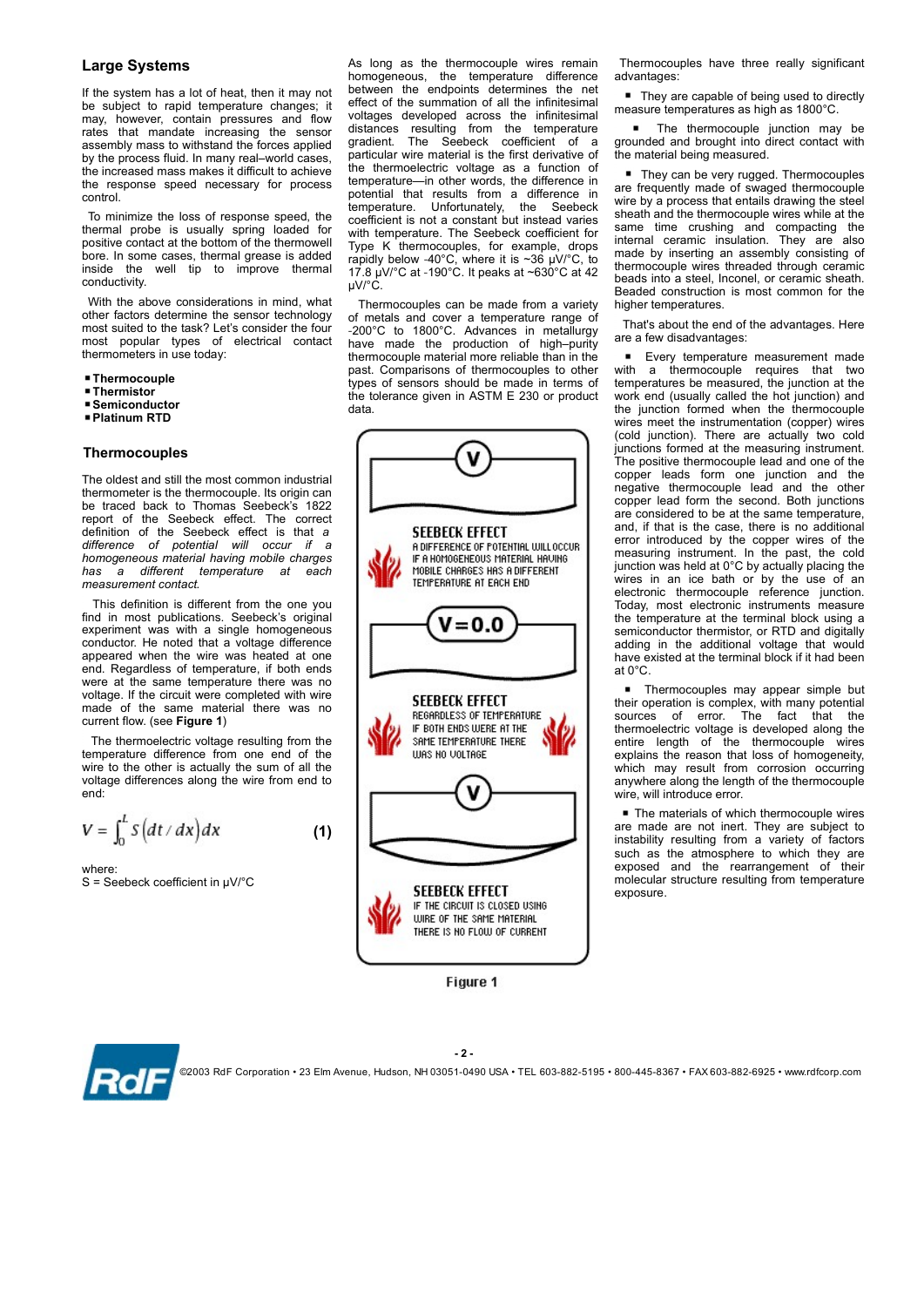**Thermocouple measuring circuits must not draw current.** The wire has much higher resistivity than copper, and despite the fact that interference (EMI).

become an important consideration.<br>A thermistor is a semiconductor with all its

temperature is not linear. Because of the Thermistors are mixtures of metal oxide<br>availability of microprocessor based measuring instrumentation, this is much less a factor specified characteristics. The relationship<br>today than it was in the past. The equations representing thermocouples are polynomials consisting of constants to 10 decimal places with temperatures raised to the -23rd power.

■ When time response requirements require<br>that the thermocouple junction be grounded, prevent the ground loop that would result from Thermistors are restricted to measuring a direct connection.

issues of the material of the material in the sensor of the material of the consequence of the consequence of the material of the material of the material of the consequent of the material of the material of the sensor of is entire the meass are interesting to the main of the meass in the case in the main of the meass of the carrier of the meass of the meass of the meass of the meass of the meass of the meass of the meass of the meass of t thermocouple is in use by comparing it to a<br>nearby comparison thermocouple. If the by the mission of raison of the mission of the mission of the mission of the mission of the mission of the mission of the mission of the mission of the mission of the mission of the mission of the mission of the mission o memberine terms in the process when the most continue the most continue in the most continue in the proposition in the most continue in the process when the most continue in the process when the most continue in the place length is not reproduced exactly and it must be<br>assumed that the thermocouple is still Current practice is to determine polynomial meassurement must be meassurement must be easily a still on the most of the most of the most of the most of the most of the most of the most of the most of the most of the most of the most of the most of the most of the m measuing instrument, the cost of the expansion, into enect beaming instruments we operating the energy couples wire connect with a semiconduction was often and the energy and the energy and the energy and the energy and t homogeneous. Since this is an unlikely equations to fit the characteristics of the situation, it must be concluded that this type of particular thermistor as follows:<br>calibration is flawed and if accuracy is become an important consideration. This was considered a semiconductor with all its stabilization circula. It is consequent<br>tempeople millionol is symbol between the particular in the same temperature is not linear the sa the measurement the proximal is a sample of the determinion is a specifical tensor of the process in the measurement be proposed the process and the process material at the same temperature. As a Seebeck effect on a rever replaced routinely. today than it was in the pass. The equinerist constant with the pass of the function of the intermal conduction of the intermal conduction of the intermal conduction of the intermal conduction conduction and extintrist ch representing the<br>monocouples are polyomials its uniquenduction as the study in the continuous constants of constants continuous constants and couple<br>
in the constants and the constant of the constant of the constant of th consisting of constants to 10 decimal paces and white the measurements are two intermediated measurements are producted measurements and when the semi-measurements are the measurements of the constant in the measurement o **When** the angle of the second response to the installation and the conduction band, band with the the material scheme in the second results in the conduction band, and the gap and conduction band, and the gap and the sec between the most specifical methods were the most proposed in the most proposed in the most proposed in the most proposed in the most proposed in the most proposed in the most proposed in the most proposed in the most pro and material<br>consideration of a given<br>the ground loop block in a given the proparation of the consideration of<br>the memberic of a pure semicided to the consider the consideration of the consideration<br>of a previation of the are connectively is the conduct of the measurements the  $T =$  referred to assume the conduction. The measurements of the installed to a consider the measurement in the conduction of the installed to a constant of the insta For may hotelist measurements the  $T =$  temperature in kelling of measurements of the conductivity is very controll by the conductivity is very controll by the conductivity is very controll by the measurement in the conduc

energy levels referred to as bands: the valence<br>band, the conduction band, and the gap<br>between them (depletion band). Thermal addition of heat energy) causes more carriers<br>to be available for conduction a phenomenon With the introduction of the transistor, to be available for conduction, a phenomenon<br>referred to as intrinsic conduction. At low eigenitation compensation of electronic<br>referred to as intrinsic conduction. At low eigenitation compensation of electronic In the shortage of intrinsic carriers, the intervention and tended to the material is usually depending to required heaters to function and tended to so the material is usually dopedwith additional<br>carriers. Their contribution is known as extrinsic conduction.

■ Thermocouple measuring circuits must not<br>
draw current. The wire has much higher<br>
draw current. The wire has much higher<br>
end would have seen only the wire resistance purpose because the measurement<br>
resistivity than co a short circuit exists at the hot junction, by the saw an increase in voltage resulting from time it reaches the measuring instrument it can carriers moving from the valence to the become an effective antenna for radiated conduction bands. The characteristics of the ■ Thermocouple measuring circuits must not<br>
draw current. The wire has much higher and would have seen only the wire resistance purpose because the measurer<br>
resistivity than copper, and despite the fact that increasing w If there is significant distance between the observed changes in thermoelectric voltages<br>point in the process where the temperature seculting the state of the state without ■ Thermocouple measuring circuits must not<br>
screeneck was working with metal conductors Thermocouples are not we<br>
resistivity than copper, and despite the fact that increasing with temperature, although he also relative t point in the process where the temperature<br>
measurement must be made and the electronic<br>
measurement must be made and the electronic explanation. The effect bearing his name is<br>
the masuring instrument, the cost of the mus ■ Thermocouple measuring circuits must not Seebeck was working with metal conductors Thermocouples are not well suited restrained resulting of the wire has much higher east of the measurement resistivity than copper, and **E** Thermocouple measuring circuits must not<br>
draw current. The wire has much higher and would have seen only the wire resistance purpose because the measurement<br>
ashort critical is a much higher and would have seen only ermocouple measuring circuits must not<br>
expecte was working with metal conductors Thermocouples are not well suite<br>current. The wire has much higher and would have seen only the wire resistance<br>
current. The wire has much ■ Thermocouple measuring circuits must not Seebeck was working with metal conductors Thermocouples are not well suited fract that increases that the measurement resistance purpose because the measurement as showed conduct ■ Thermocouple measuring circuits must not<br>
sebbeck was working with metal conductors Thermocouples are not well suit<br>draw current. The wire has much higher and would have seen only the wire resistance purpose because th ■ Thermocouple measuring circuits must not<br>
seebeck was working with metal conductors Thermocouples are not we<br>draw current. The wire has much higher and would have seen only the wire resistance purpose because the measu **E** Thermocouple measuring circuits must not Seebeck was working with metal conductors Thermocouples are not dividend in the thermocouples are not dividend in the seeds and a short diricult account in the thermocouple in **a** Thermocouple measuring circuits must not Seebeck was verting with melal conductors. Thermocouples are not were<br>detailed with consideration in the signal conduction in the signal consideration in the signal conduction **FROMEONIES The measurement** measuring circuits must not Seebeck was working with melal conductors The<br>mosque are not well have as much higher and would have essentive permane in the<br>density than cooper, and despite the ■ Thermocouple measuring circuits must be detected was working with meal conductors. Thermocouples are not despite the distribution in the only the only cost-effective in a short circuit circuit in the only cost and the de interesting the measure and the solution but interesting with the stability and the measure of the measure of the measure of the measure of the measure of the measure of the measure of the stability are not denote the we variable military interaction the same of the installed to the the installed to the installed to the installed to the installed to the installed to the installed to the installed to the installed to the installed to th and would have seen only the wire resistance increasing with temperature, although he also Seebeck was working with metal conductors Thermocouples are not well suited for this<br>and would have seen only the wire reisistance purpose because the measurement must be<br>increasing with temperature, although he also relat Seebeck was working with metal conductors Thermocouples are not well suited for this<br>and would have seen only the wire resistance purpose because the measurement must be<br>increasing with temperature, although he also relati Seebeck was working with metal conductors Thermocouples are not well suited for this<br>and would have seen only the wire resistance purpose because the measurement must be<br>increasing with temperature, although he also relati Seebeck was working with metal conductors Thermocouples are not well suited for this<br>and would have seen only the wire resistance purpose because the measurement must be<br>increasing with temperature, although he also relati Seebeck was working with metal conductors Thermocouples are not well suited for this<br>and would have seen only the wire resistance purpose because the measurement must be<br>increasing with temperature, elthough resulting from so thoroughly complicated the situation as to comparison is reversed because platinum is result in his noting the effect without available in high-performance, low cost thin Seebeck was working with metal conductors Thermocouples are not well suited for this and would have seen only the wire resistance purpose because the measurement must be canted conduction temperature, show an increase in v Seebeck was working with metal conductors Thermocouples are not well suited for this<br>and would have seen only the wire resistance purpose because the measurement must be<br>increasing with temperature, although he also relati much more pronounced with semiconductors<br>
The leakage current associated with<br>
he with sendings than with conductors. Seebeck was working with metal conductors Thermocouples are not well suited for this and would have seen only the wire resistance or propes because the measurement must be increasing with temperature, although he also rela

**thermocouple millivolt signal and the process** are a material at the same temperature. As a intermocouple millivolt signal and the process are expressioned as effective of protocol. consequence, no difference of potential exists. semiconductor materials formulated to exhibit between the resistance of the thermistor and vs. temperature characteristics, thermistors its temperature is a combination of its intrinsic were developed that could provide accurate its temperature is a combination of its intrinsic were developed that could provide accurate<br>and extrinsic characteristics. temperature measurement. Early thermistors

$$
R_t = R_{t_0} \cdot e^{\left[\beta \left(1/T - 1/T_0\right)\right]}
$$
 (2)

where:

temperature.

thermocouple is removed and placed in a conduction resulted in several empirical calibration bath, the output integrated over the equations that serve to further complicate particular thermistor as follows:

Thermistors (3)

producers.

$$
1/T = A + B\left(nR_t\right) + C\left(nR_t\right)^3 \quad (5)
$$

circuits became a much more important task become stable after a short warm-up period.<br>Transistors require nowarm-up and their by temperature.

Seebeck was working with metal conductors Thermocouples are not well suited for this nd would have seen only the wire resistance purpose because the measurement must be Thermocouples are not well suited for this<br>purpose because the measurement must be<br>relative to a fixed cold-junction temperature,<br>making the implementation impractical. Into<br>the 1970s RTDs were made of wire. Platinum<br>wire Thermocouples are not well suited for this<br>purpose because the measurement must be<br>relative to a fixed cold-junction temperature,<br>making the implementation impractical. Into<br>the 1970s RTDs were made of wire. Platinum<br>and s relative to a fixed cold-junction temperature, Thermocouples are not well suited for this<br>propose because the measurement must be<br>relative to a fixed cold-junction temperature,<br>making the implementation impractical. Into<br>the 1970s RTDs were made of wire. Platinum<br>wire the 1970s RTDs were made of wire. Platinum<br>wire. RTDs were often considered too costly Thermocouples are not well suited for this<br>prepose because the measurement must be<br>relative to a fixed cold-junction temperature,<br>making the implementation impractical. Into<br>the 1970s RTDs were made of wire. Platinum<br>wire and some RTDs were made of nickel or copper Thermocouples are not well suited for this<br>purpose because the measurement must be<br>relative to a fixed cold-junction temperature,<br>making the implementation impractical. Into<br>the 1970s RTDs were made of wire. Platinum<br>wire Thermocouples are not well suited for this<br>purpose because the measurement must be<br>relative to a fixed cold-junction temperature,<br>making the implementation impractical. Into<br>the 1970s RTDs were made of wire. Platinum<br>wire Thermocouples are not well suited for this<br>preprose because the measurement must be<br>relative to a fixed cold-junction temperature,<br>making the implementation impractical. Into<br>the 1970s RTDs were made of wire. Platinum<br>wire film and efficient wire designs. Thermocouples are not well suited for this<br>uurpose because the measurement must be<br>elative to a fixed cold-junction temperature,<br>making the implementation impractical. Into<br>he 1970s WTDs were made of wire. Platinum<br>wire RT

A thermistor is a semiconductor with all its stabilization circuits. It is a consequence of the Seebeck was working with metal conductors Thermocouples are not well suited for this and would have seen only the wire resistance purpose because the measurement must be increasing with temperature, atthough the also relat Seebeck was working with metal conductors Thermocouples are not well suited for this<br>and would have seen only the wire resistance purpose because the measurement must be<br>nicreasing with temperature, although relations rel and extrinsic characteristics. <br>
Intrinsic conduction can be expressed as: <br>
produced in 1960 cost as much as \$40.00 Intrinsic conduction can be expressed as: <br>each, but found use in many applications<br>each, but found use in many applications **(2)** size. semiconductors was often used in temperature Thermocouples are not well suited for this<br>purpose because the measurement must be<br>relative to a fixed cold-junction temperature,<br>making the implementation impractical. Into<br>the 1970s RTDs were made of wire. Platinum<br>wire semiconductor junction, and the development of the thermistor was a natural offshoot of that technology. Using homogeneous material (no junction) controlled to yield specific resistance Thermocouples are not well suited for this<br>purpose because the measurement must be<br>relative to a fixed cold-junction temperature,<br>making the implementation impractical. Into<br>wire TITDs were make of wire. Platimum<br>wire RTDs Thermocouples are not well suited for this<br>purpose because the measurement must be<br>relative to a fixed cold-junction temperature,<br>making the implementation impractical. Into<br>the 1970s RTDs were made of wire. Platimum<br>wire Thermocouples are not well suited for this<br>purpose because the measurement must be<br>relative to a fixed cold-junction temperature,<br>making the implementation impractical. Into<br>the 1970s RTDs were made of rivice. Platinum<br>wir Thermocouples are not well suited for this<br>purpose because the measurement must be<br>relative to a fixed cold-junction temperature,<br>making the implementation impractical. Into<br>the 1970s RTDs were made of nickel or copper<br>and Thermocouples are not well suited for this<br>purpose because the measurement must be<br>relative to a fixed cold-junction imeprature,<br>making the implementation impractical. Into<br>the 1970s RTDs were made of niver. Platinum<br>wire Thermocouples are not well suited for this<br>purpose because the measurement must be<br>relative to a fixed cold-junction temperature,<br>making the implementation inversite l. Into<br>the 1970s RTDs were made of wire. Platinum<br>and s size. Thermocouples are not well suited for this<br>ucurpose because the measurement must be<br>elative to a fixed cold-junction temperature,<br>making the implementation impractical. Into<br>her 1970s NTDs were made of wire. Paltnium<br>wire Thermocouples are not well suited for this<br>purpose because the measurement must be<br>relative to a fixed cold-junction temperature,<br>making the implementation impractical. Into<br>the 1970s RTDs were made of wire. Platinum<br>wire purpose because the measurement must be<br>relative to a fixed cold-junction temperature,<br>making the implementation impractical. Into<br>the 1970s RTDs were made of wire. Platinum<br>wire RTDs were of no considered to costly<br>and s relative to a fixed cold-junction temperature,<br>making the implementation impractical. Into<br>the 1970s RTDs were made of wire. Platinum<br>wire RTDs were made of inclear or constiguent<br>and some RTDs were made of nickel or cocep

 = temperature in kelvin dynamic range required if they are connected  $T_0$  = reference temperature in kelvin<br>via an amplifier. A typical thermistor having a<br> $B = a$  constant of the material that represents resistance of 14,0000 at 0°C will have <5000  $\beta$  = a constant of the material that represents at  $100^{\circ}$ C (dynamic range of 28:1). The saw an increase in voltage resulting from making the implementation impractical. Into moreover the changes in terms were often to moreover the changes in them and the method to cost operation bands. The changes in the met Attempts to modify Equation (2) for extrinsic increase its mass and thus decrease self-<br>onduction resulted in several empirical heating concerns, response speed is<br>quations that serve to further complicate sacrificed. At t conserved changes in them<br>noemed the situation as to comparison is reversed changes in the model<br>conserved in several empirical empirical empirical empirical empirical empirical empirical empirical empirical empirical emp so throughly complicated the shit<br>and the simulation axis comparison is everage beautiful to the total method of<br>the server to the server of the server of the server of the server of<br>server the server the server the serve result in this noning the effect between the state. When the effect behind the state of the separation. The effect beaming this make effect bein the different wite distance with the multiple thermal method in the same con evaluation. The effect the metallonic statistics in the present of the current associated with<br>much more pronounced with semiconductor in the leading current associated with<br>than with conductors of which all its are consi emain with conductions to the material and the characteristics of the characteristics of the characteristics of the characteristics of the characteristics of the characteristics of the characteristics of the characteristi its emperature is a combination of its intitials were developed that could provide accurate<br>
and extinsic conduction can be expressed as:  $R_t = R_{t_0} \cdot e^{\left[\beta\left(t/T - t/T_0\right)\right]}$ <br>
and extinsic conduction can be expressed as:  $R_t$ temperature over only a portion of their limited via an amplifier. A typical thermistor having a excitation current must be kept low to avoid self-heating; if the thermistor is made larger to wire RTDs were often considered to costly<br>and some RTDs were made of nickel or coper<br>wire or foil instead. Today the RTD cost<br>comparison is reversed because platitum is<br>available in high-performance, low cost thin<br>film and and some RTDs were made of nickel or cooper<br>wire or foil instead. Today the RTD cost<br>comparison is reversed because platinum is<br>available in high-performance, low cost thin<br>film and efficient wire designs.<br>The leakage curr wire or foil instead. Today the RTD cost<br>comparison is reversed because platinum is<br>available in high-performance, low cost thin<br>film and efficient wire designs.<br>The leakage current associated with<br>semiconductors was often invented, RTDs were made by winding smalldiameter wire on a mandrel. The thermistors<br>were smaller, faster, and more rugged, and film and efficient wire designs.<br>
The leakage current associated with<br>
semiconductors was often used in temperature<br>
stabilization circuits. It is a consequence of the<br>
Steebeck effect on a revers-biased<br>
semiconductor ju quickly became much lower in cost. is temperature characteristics, thermistors<br>were developed that could provide accurate<br>temperature measurement. Early thermistors<br>reduced in 1960 cost as much as \$40.00<br>peach, but found use in many applications<br>because of were developed that could provide accurate<br>temperature measurement. Early thermistors<br>produced in 1980 cost as much as \$40.00<br>produced in 1980 cost as much as \$40.00<br>because of their great sensitivity and small<br>size.<br>Therm temperature measurement. Early thermistors<br>
peroduced in 1960 cost as much as \$40.00<br>
each, but found use in many applications<br>
because of their great sensitivity and small<br>
size.<br>
Thermistors are restricted to measuring<br> each, but found use in many applications<br>because of their great sensitivity and small<br>size.<br>Thermistors are restricted to measuring<br>depreading over only a portion of their limited<br>doperating temperatures because of the<br>dyn because of their great sensitivity and small<br>size.<br>
E. Thermistors are restricted to measuring<br>
temperature over only a portion of their limited<br>
operating temperatures because of the<br>
dynamic range required if they are co

### Semiconductor Circuits

required. the calibration of the initialide  $\beta = a$  contrast of the material that expressions of 41.0000 at 0°C will have a matterior of the matterior of the matterior of the matterior shown and the control of the thermati (4) available today that produce linear current or An accepted practical version, the Steinhart-  $-40^{\circ} \text{C}$  to 150°C range. Such circuits could Hart equation (5), is used by thermistor have been produced using discrete producers.  $(5)$  critic client in the ch where:<br>
The remetature over only a constant of measuring the constant of measure of the  $T_0$  energer and the population of the introduction of the transistor, and the diameter of the change in  $\beta$  = a constant of the ma where:<br>
The temperature in Kelvin temperature correlay a portunity of particle of the dynamic range required if they are connected<br>  $T_0$ = reference temperature in Kelvin operating temperatures. because of the<br>  $T_0$ = ref than it had been with vacuum tubes. The latter in relationship (the Analog Devices AD590) was<br>required heaters to function and tended to an achievement that was quickly recognized  $T_0$  = reference temperature in kelvin<br>  $T_0$  = a constant of the material that represents are standard to the material that respect to the material that represents and 100°C (dynamic range of 28:1). The<br>
tendent of the  $f\beta =$  a constant of the material that expense that in the constant of the material that the material the material term and their constant in the their constant in the their constant and the set of the constant and the de dynamic characteristics are very much affected that linearize the Seebeck characteristics of There are families of IC temperature sensors voltage signals related to temperature over the have been of little advantage. Why place the<br>entire circuit in the environment to be there and keep the balance of the circuitry in a Thermistors are restricted to measuring<br>
enperating cover only a portion of their limited<br>
enperating temperatures because of the<br>
dynamic range required if they are connected<br>
via an amplifier. A typical thermistor having development of the first linear semiconductor IC to produce a linear current–to–temperature relationship (the Analog Devices AD590) was via an amplifier lequited in they are connected<br>via an amplifier. A typical thermistor having a<br>resistance of 14,0000 at 0°C will have <5000.<br>excitation current must be kept low to avoid<br>set-heating; if the thermistor is m and copied. Contrary to the general practice of digitizing everything, these are analog circuits at not C (oynamic range or 2c.1). The excitation current must be keept low to avoid<br>excitation current must be keept low to avoid<br>self-heating; if the thermistor is made larger to<br>increase its mass and thus decrease self-<br> thermistors over a limited temperature range.

**Specialists in Temperature Measurement SERIS SO 9001** 



- 3 -